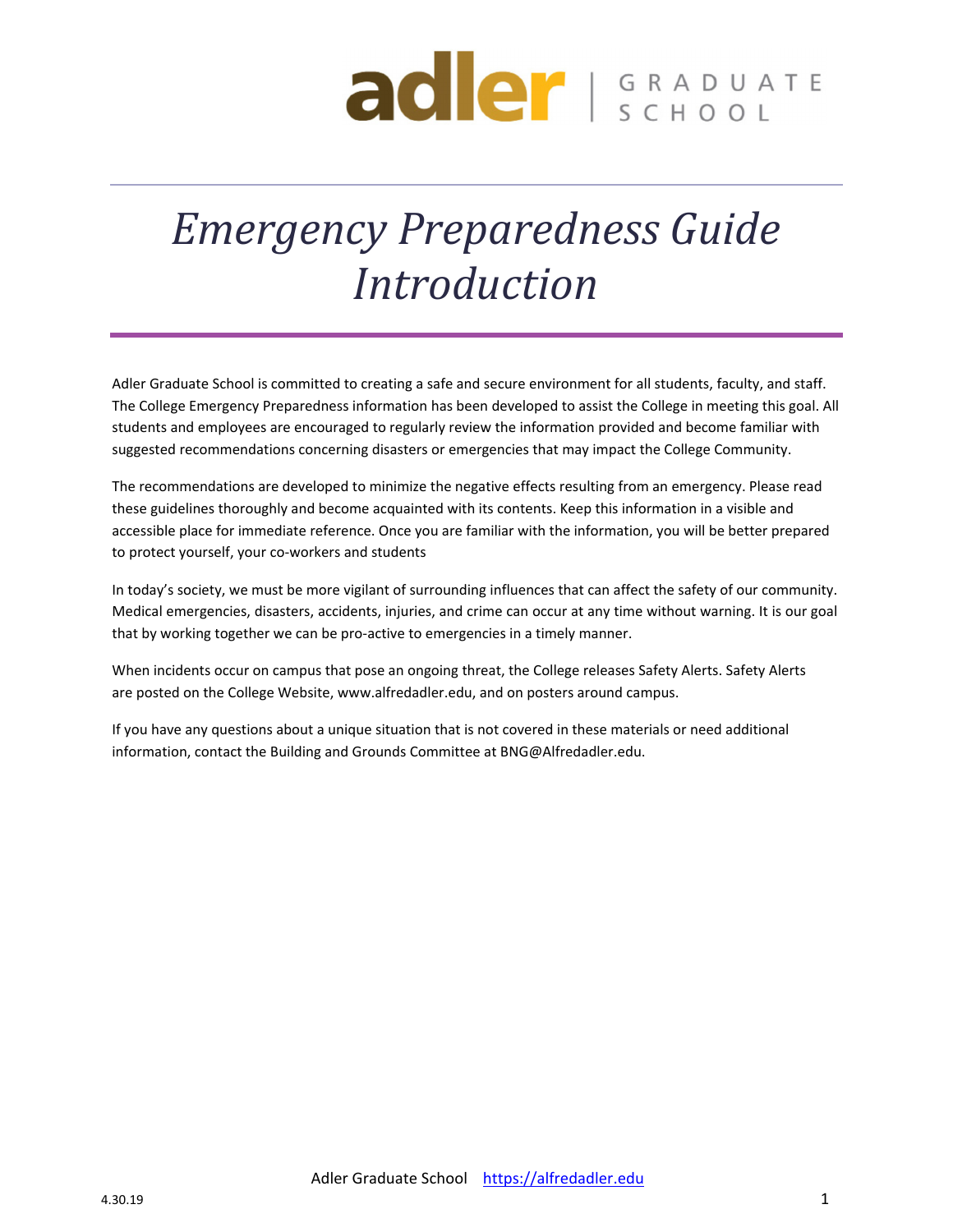# *Bomb Threats*

If you receive and/or overhear a bomb threat, immediately call 911. You should complete the Bomb Threat Checklist as thoroughly as possible and provide it to responding emergency personnel.

#### **Do not activate a fire alarm for a threat unless directed by emergency personnel.**

Threats may be communicated in a number of ways such as a written note, telephone, or electronic communication. Please follow the guidelines set forth above. Additionally, the following measure should be taken:

- WRITTEN THREATS Anyone receiving a bomb threat in writing should handle the correspondence as little as possible to maintain as evidence.
- EMAILED THREATS ‐ Persons receiving bomb threat via email should leave the message on the computer. The person receiving the email should remain at the computer and not allow anyone to interfere and/or tamper with the message until emergency personnel arrive.
- OTHER THREATS Anyone receiving abomb threat in person and/or overhearing such a threat should obtain the following information, if possible and practical: the name of the suspect, time and location of the threat, witnesses, exact wording of the threat, and any other relevant information.

#### **Evacuation:**

- **•** If circumstances require that evacuation efforts are necessary, staff personnel will direct those affected to appropriate locations.
- If an evacuation is taking place, turn off all cell phones and leave immediate area (at least 300 feet).

#### **Clearance:**

Buildings may be re‐entered only after clearance is given by College Security or emergency personnel.

#### **Bomb Threat Checklist: QUESTIONS TO ASK CALLER:**

- 1. When is the bomb going to explode?
- 2. Where is the bomb?
- 3. What does it look like?
- 4. What kind of bomb is it?
- 5. What will cause it to explode?
- 6. Did you place the bomb?
- 7. Why?
- 8. What is your name?
- 9. Where are you at?

#### **EXACT WORDING OF THE THREAT:**

Other Identifying Characteristics:

Number at which call is received:

Time: Date / /

#### CALLER VOICE:

- □ Calm □ Nasal □ Angry □ StuƩer □ Excited
- □ Lisp □ Slow □ Raspy □ Rapid □ Deep
- □ Soft □ Ragged □ Loud □ Clearing throat
- □ Laughter □ Deep breathing □ Crying
- □ Cracking voice □ Normal □ Disguised
- □ Distinct accent □ Slurred □ Familiar
- □ Whispered

#### BACKGROUND SOUNDS:

- □ Street noises □ Factory machinery
- □ Crockery □ Animal noises □ Voices
- □ Clear □ PA System □ Static □ Music
- □ Local □ House noises □ Long distance
- □ Motor □ Office machinery

#### THREAT LANGUAGE

- □ Well‐spoken (educated) □ Incoherent
- □ Taped □ Foul □ Irrational
- □ Message read by threat maker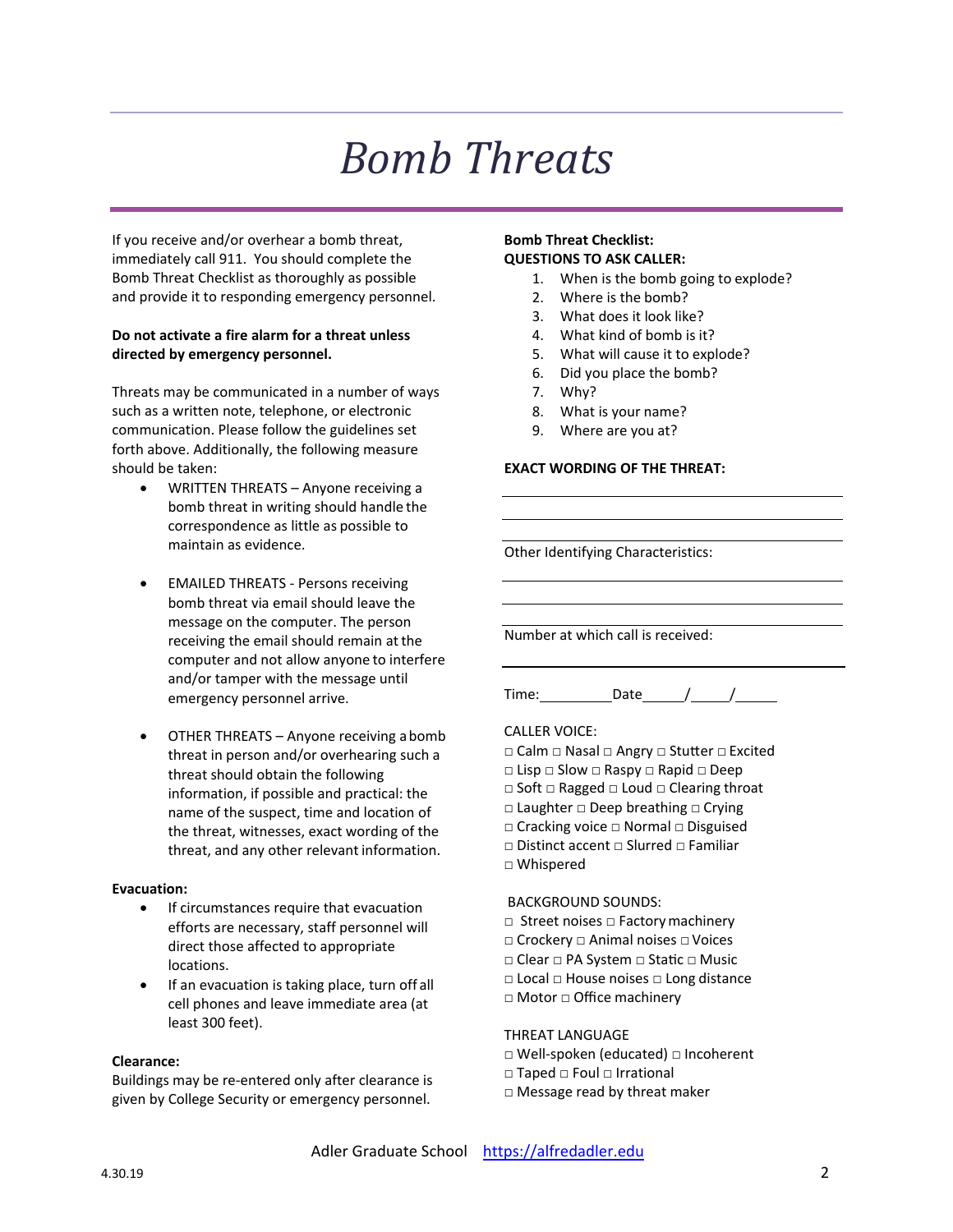# *Evacuations & Shelter in Place*

# **Building Evacuation**

- Leave the building swiftly using thenearest safe exit.
- Do not use elevators, unless authorized to do so by police, fire, or other emergency personnel.
- Once outside, proceed to a clear area away from the affected building. Keep streets, fire lanes, hydrant areas, and walkways clearfor emergency vehicles and personnel. Evacuate further if directed by emergency personnel.
- Do not return to an evacuated building until you are informed by emergency personnel that you may enter the building.

## **Evacuation Procedures for Individuals with Disabilities**

- If you are permanently or temporarily disabled, please inform Accessibility Resources (bng@alfredadler.edu) or Students Success Services to help determine an action plan based upon your specific needs. Persons who cannot leave a building on their own should go to safest stairwell and call 911 to request assistance from responding emergency personnel or request another evacuee to notify responding emergency personnel.
- Individuals assisting a disabled person should exit the building and notify emergency personnel of the exact location of the individual needing assistance.

# **Campus Evacuation**

 The evacuation of all or part of the campus will be announced and depending upon circumstances, directed by staff personnel, Facilities Services or administrators. All personsmay be asked to immediately vacate the site in question and persons may be directed to relocate at a specific site.

## **Shelter in Place**

- One of the instructions you may be givenin an emergency is to "shelter in place". This means to seek immediate refuge and remain there during an emergency.
	- o Remain sheltered until you are advised it is safe to leave by emergency personnel.
	- o If safe to do so, go to www.alfredadler.edu forthe latest information.
- If the emergency involves a hazardous material select a small interior room with no or few windows and take refugethere.
	- $\circ$  Close windows and apply duct tape if advised to do so.
	- If the incident involves a violent offender shelter in place or consider evacuating if it is safe to do so.
		- o Turn off lights and silence phones.
		- o Block entry to your hiding place and, if possible, lock the door.
		- o Hide.
		- o Call 911.
- Lock downs cannot be implemented on campus. Our facilities and their use by large variety of students, staff and visitors do not make lock‐down procedure practical. In situations where a high school might call for a lock‐down, our campus may call for "shelter in place".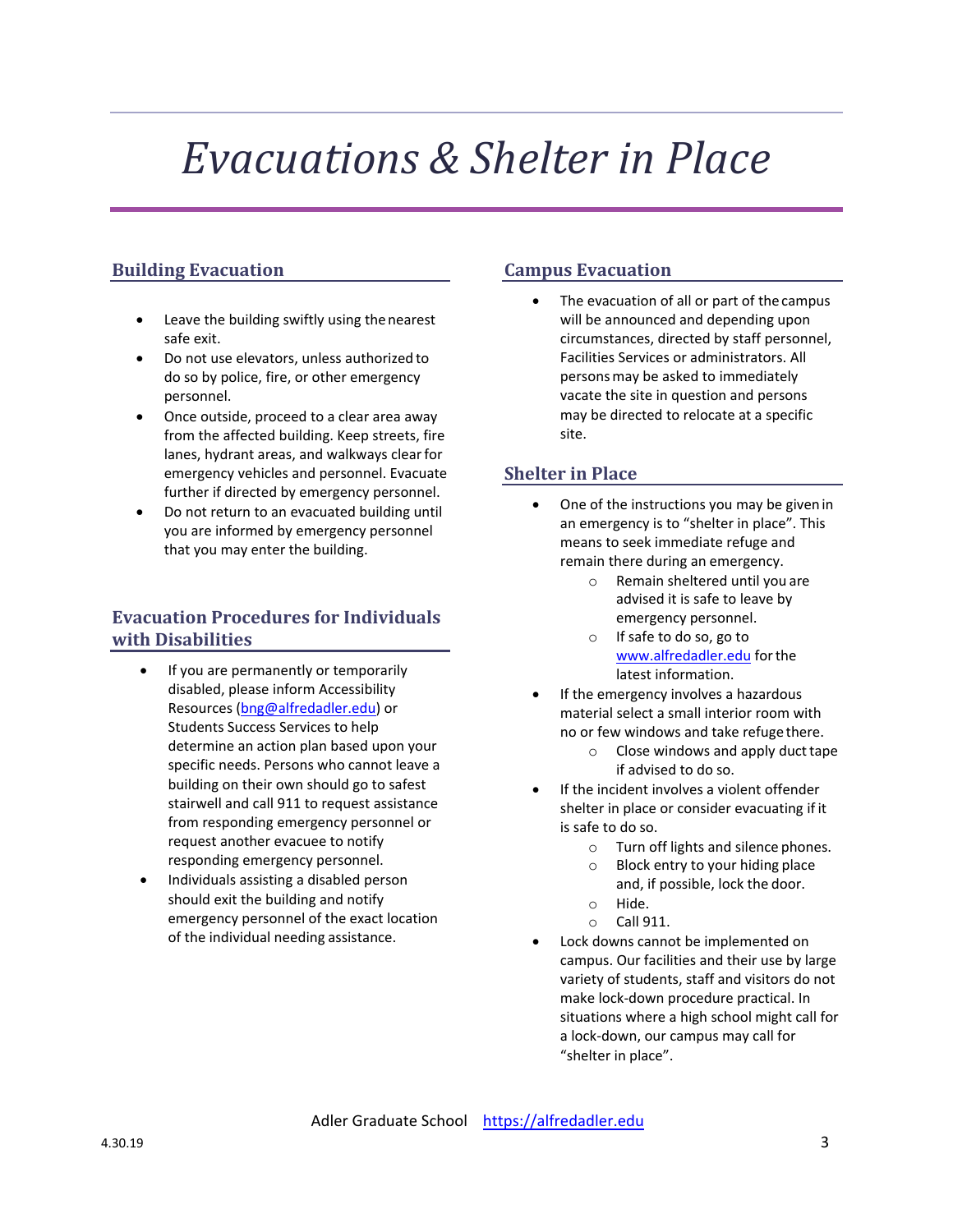# *Explosions*

- Report any explosions by calling **911** immediately
- If necessary, or when directed to do so, activate the building fire alarm.

### **During and/or after a building explosion:**

- o Do not use the elevators.
- o Stay low to the floor and exit the building as quickly as possible.
- o Stay below any smoke at all times.
- $\circ$  When approaching a closed door, use the palm of your hand and forearm to feel the lower, middle, and upper parts of the door. If it is not hot, brace yourself against the door and open it slowly. If it is hot to the touch, do not open the door – seek an alternate escape route.
- Assist the disabled to the safest stairwell landing and notify emergency personnel of their location.
- **After the Explosion:**
	- $\circ$  If you are trapped in debris, remain calm and minimize your movements so that you do not kick up dust.
	- o Cover your mouth with a piece of cloth or clothing.
	- o Tap on a pipe or wall so that rescuers can hear where youare.
	- $\circ$  Shout only as a last resort, as shouting can cause a person to inhale dangerous amounts of dust.

**IMPORTANT:** Untrained persons should not attempt to rescue people who are inside a collapsed building. Wait for emergency personnel to arrive.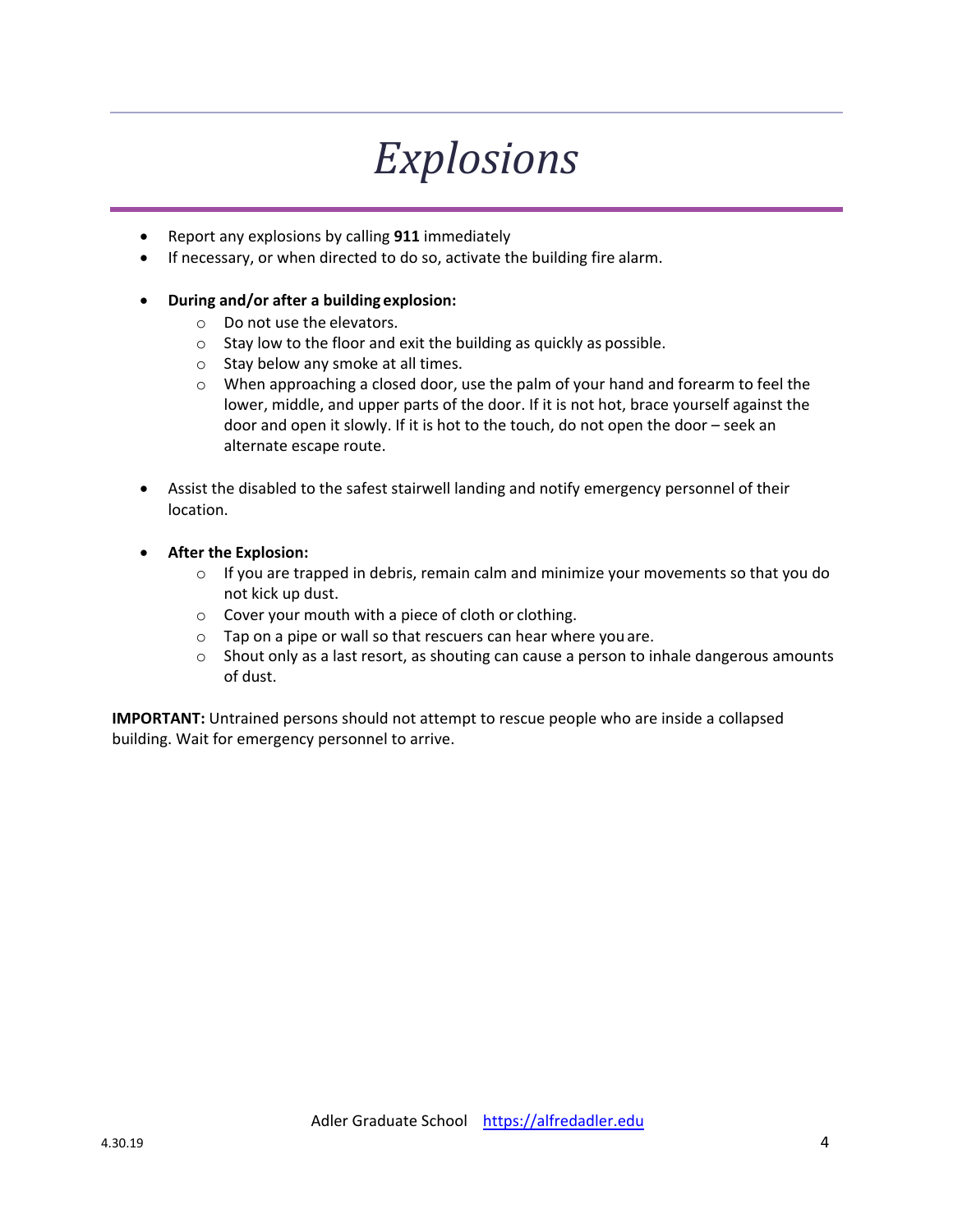# *Fire Procedures*

- Should you see or smell smoke, immediately pull the nearest fire alarm, leave the building, and call **911** from a safe area. Be prepared to give the following information:
	- o Location of fire
	- o Building and room number(if known)
	- o Your name and telephone number
	- o Stay on the line until the dispatcher releases you
- The person reporting the fire should remain in the vicinity outside the building to supply information, upon request, to responding emergency personnel.
- Always take fire alarms seriously.When a fire alarm has been activated, everyone is to evacuate the building immediately.
- **NOTE:** Persons who do not leave the building when a fire alarm is sounding may be subject to disciplinary action and/or possible criminal charges.
- Evacuate all rooms, closing all doorsto confine the fire. Do not lock doors. Check doors for heat before opening. Open doors slowly and check for smoke.
- Do not attempt to put out a fire if you are endangering your own safety or the safety of others.
	- o Do not use elevators. Power may fail causing the elevator to stop between floors or elevator doors may open onto the fire floor.
	- o Disabled persons who are unable to move down the stairwells shouldmove to a stairwell. Caution should be used as to not block traffic.
	- o Immediately notify emergency personnel of any person left in the building along with their locations.

**NOTE:** If you become trapped in a building during a fire and a window is available, place an article of clothing (shirt, coat, etc.) outside the window as a marker for rescue personnel. If there is not a window, stay near the floor where the air will be less toxic. Seal up the cracks around the door using pieces of clothing or whatever is available. Shout at regular intervals to alert emergency personnel of your location.

**CAUTION**: Building fire alarms may stop ringing. It they stop, do not return to the buildingunless notified by responding emergency personnel.

**Know the location of fire extinguishers and exits.**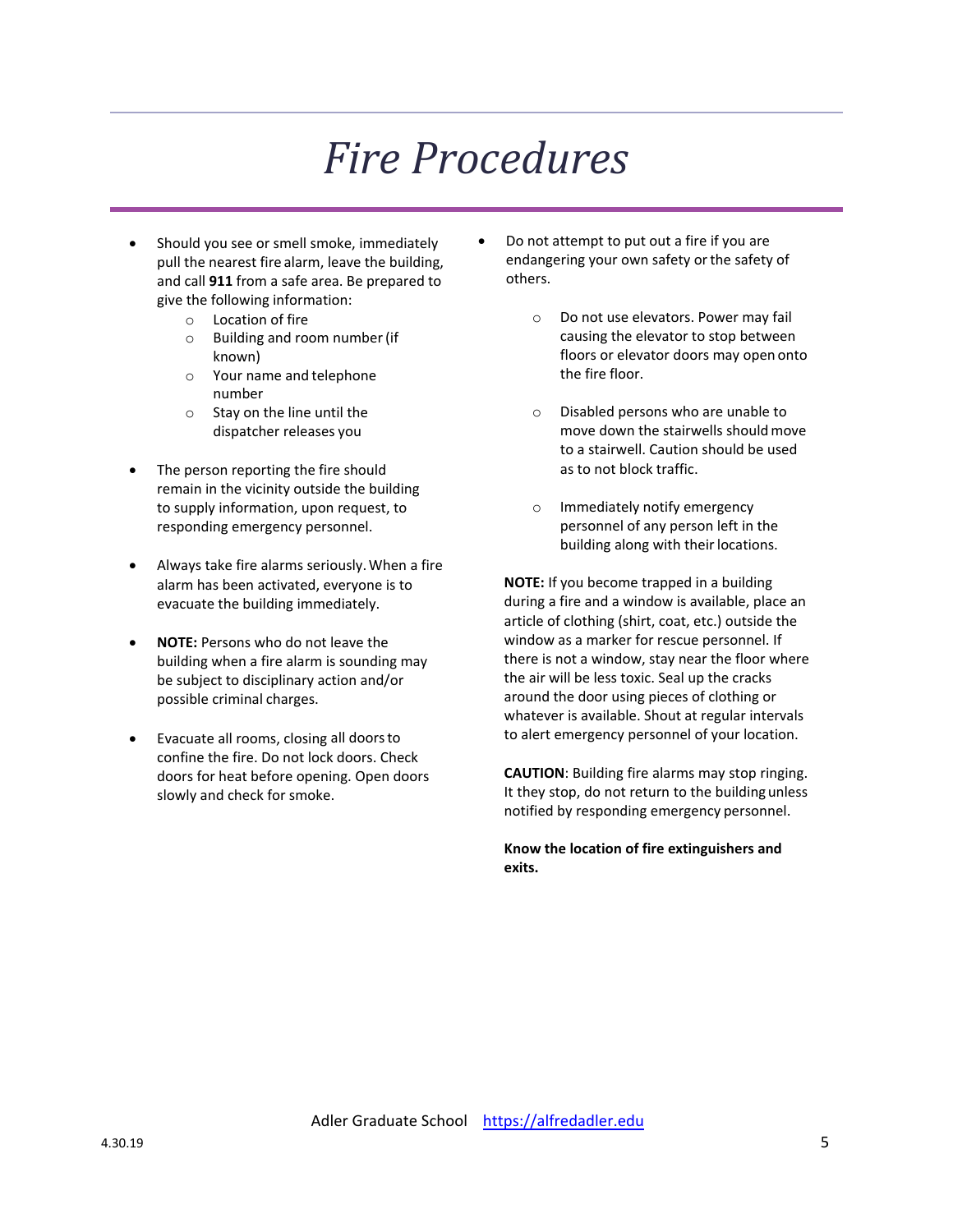# *Hazardous Materials*

In the event of an environmental spill involving hazardous chemicals or other materials, follow these guidelines:

- Evacuate the affected area of the spill immediately. Use judgment depending on the nature and quantity of spilled material.
- Small containable spills:
	- o Call **911** immediately for police and/or fire department if emergency response is necessary.
- Large spills:
	- o Email bng@alfredadler.edu
	- o Call **911** immediately for emergency assistance.
- Remove the victims from the spill area to fresh air, if possible to do so without endangering yourself.
- Do not endanger your own life by entering areas with toxic gases.
- Inform others not to enter the affected area.
- Do not return to the area until notified by emergency personnel that it is safe to do so.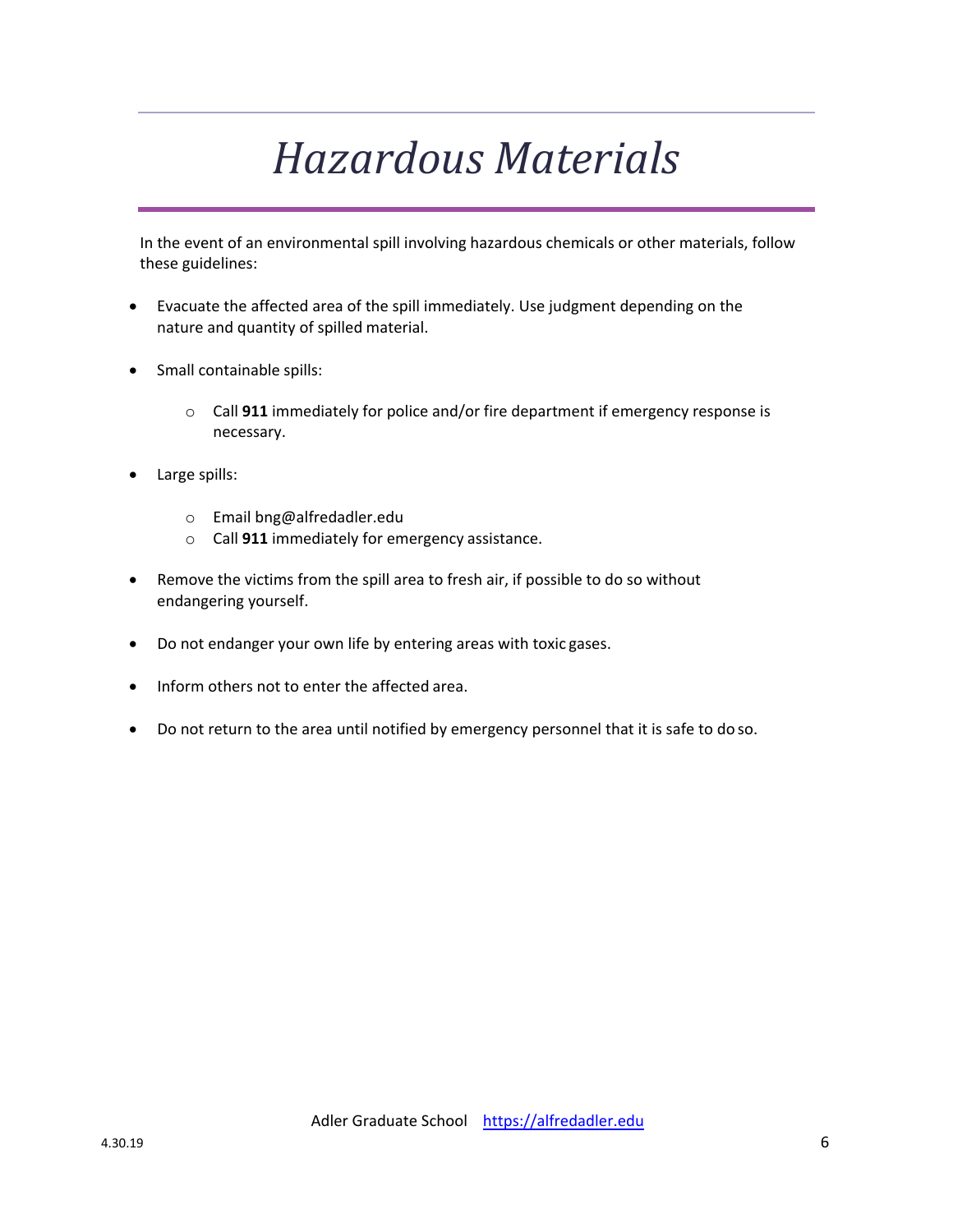# *Medical Emergencies*

# **Medical Emergency**

If you are involved in or witness any medical emergency, immediately call 911. Be prepared to provide the following information to the dispatcher:

- Nature and type of injury, if known.
- Current location of the person (i.e., building, room number).
- If safe to do so, remain with the individual until help arrives; try to keep the individual still. Do not attempt to move a seriously injured person (unless a more serious injury or life-threatening situation may result).
- Send someone to meet emergency personnel outside and direct themto the person's location.
- Provide any assistance to emergency medical personnel at the scene upon request.

### **Communicable Disease Protocol**

If you believe a student or colleague has contracted a contagious disease that may pose a health risk to others, notify the College Buildings and Grounds Committee,

(bng@alfredadler.edu), or Administration (President, Vice President, HR, Student Success Director or Program Chair). If you believe you have a communicable disease, please stay home, seek medical attention and notify the Administration (President, Vice President, HR, Student Success Director or Program Chair), or the local health department: For more information, call Hennepin County HSPHD‐ Epidemiology at (612) 543‐5230 or call your local health department.

### **Disease/Terrorism Protocol**

The Hennepin County Public Health Services (Public Health) has the authority and responsibility to respond to a mass disaster or terrorism act. All College employees may be needed and should remain in Hennepin County in the event of a mass disaster. If there is a disaster call 911

## **Exposure Control Plan**

Immediate treatment for an individual exposed to blood and/or body fluids is to thoroughly wash the exposed area with non‐abrasive antibacterial soap and running water. In the event of exposure, notify the Buildings and Grounds Committee, (bng@alfredadler.edu)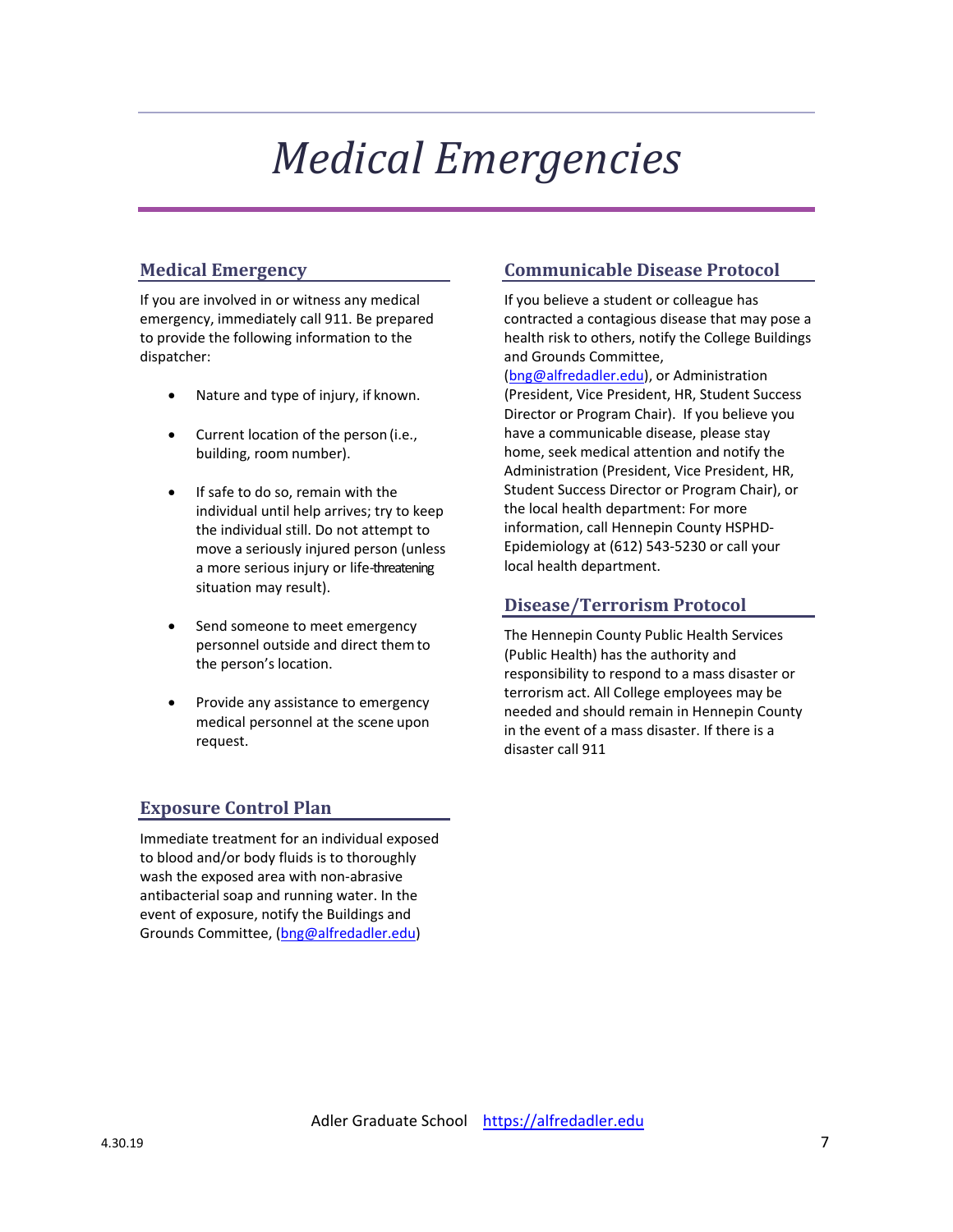# *Suspicious Packages/Mail*

# **General Guidelines for Handling Suspicious Mail**

- 911 if you perceive an immediate risk of a dangerous situation.
- Isolate all suspicious packages and seal off the immediate area. If possible, place the envelope or package in a plastic bag or some other container to prevent leakage. All personnel should leave the room. If possible, turn off air flows, such as fans or air conditioning.
- If necessary, employees processing mail should wear protective gloves.
- If you have identified a suspicious package, DO NOT handle, shake or empty it. Do not carry it to other areas or show it to other people. If anything spills out, DO NOT try to clean it up.
- Cover any spilled contents immediately. You can use clothing, paper, or a trash can. Do not remove the covering materials from the spill. DO NOT cover with wet objects.
- Direct all persons who have touched the mail to wash their hands with soap and water. After hands are washed, wash/rinse face for a period of time. Make a list of anyone who has handled or come into contact with the mail. Include contact information and provide this to the responding EMS personnel and College Security.
- As soon as practical, employees who have come in contact with any contamination should shower and place all clothing in plastic bags. The clothing should bemade

 available to the police responding to the reported incident. Contain the potentially impacted individuals to ensure that they receive proper medical attention. Names and contact information of those that may have been contaminated should be obtained and given to public health officials.

 Attempt to verify the sender and/or the legitimacy of the package (i.e. ask the recipient if he/she was expecting a package that matches the suspect package's size and shape).

## **Things to Look for When Inspecting Mail**

- Origination postmark or name of senderis unusual, unknown, or no return address is given; if given, it can't be verified as legitimate.
- Shows a city or state in the postmark that does not match the return address.
- Excessive or inadequate postage.
- Addressed to title only or incorrect title; addressed to someone no longer employed at Adler Graduate School.
- Misspellings of common words or names.
- Restrictive marking, i.e., "PERSONAL, EYES ONLY," or "SPECIAL DELIVERY."
- Rub‐on block lettering
- The letter is lopsided, unusually thick or contained in an uneven envelope.
- Excessive weight; the letter or package seems heavy for its size.
- Damaged envelope(s) or packages.
- Stiffness or springiness of contents; protruding wires, aluminum foil or components; oily outer wrapping or envelope; feels like it contains powdery substance (when checking, do not bend excessively).
- Oily stains, discoloration; package/letter emits an odor, particularly almond or other suspicious odors.
- Crystallization or powdery substances on wrapper.
- Ticking sound.

# **Things to Look for When Opening Mail**

- Powders
- Soil
- Sand
- Liquids of any kind, any color
- Oily or soapy residues
- Sticky or adhesive
- Flakes
- Crystals
- Fibers

Adler Graduate School https://alfredadler.edu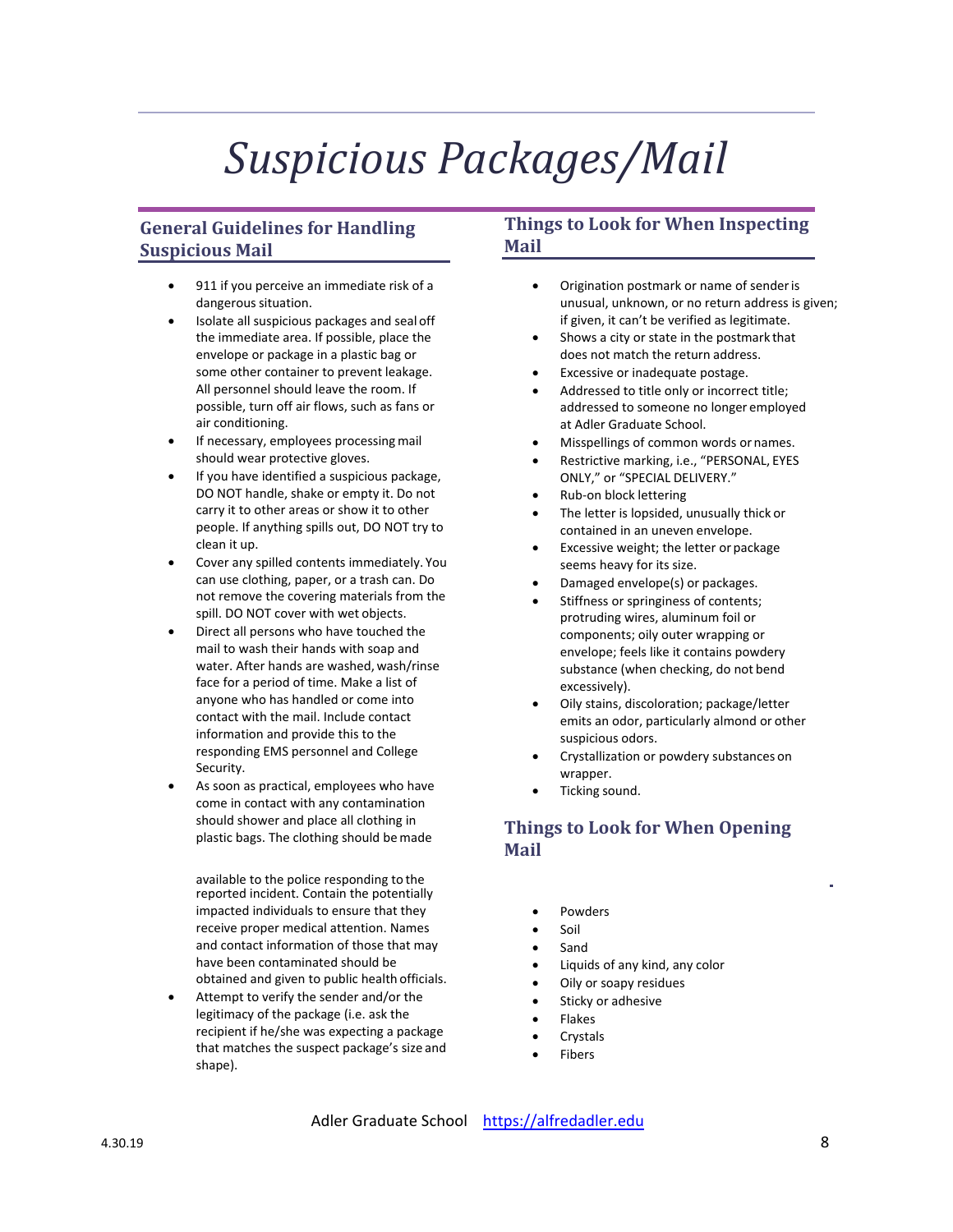# *Utility Failure*

Utility failures include electrical power outage, disrupted cable service, interrupted telephone service, unavailable water or heat. In the event of a major utility failure, follow these guidelines:

- $\checkmark$  Evacuate the building if an emergency exists.
- Call **911** immediately if there is potential danger to occupants of the affected buildings and/or risk or serious damage to the building.

#### **During Business Hours**

 $\checkmark$  Notify bng@alfredadler.edu immediately.

### **After regular business hours and/or during weekends:**

 $\checkmark$  Notify bng@alfredadler.edu immediately.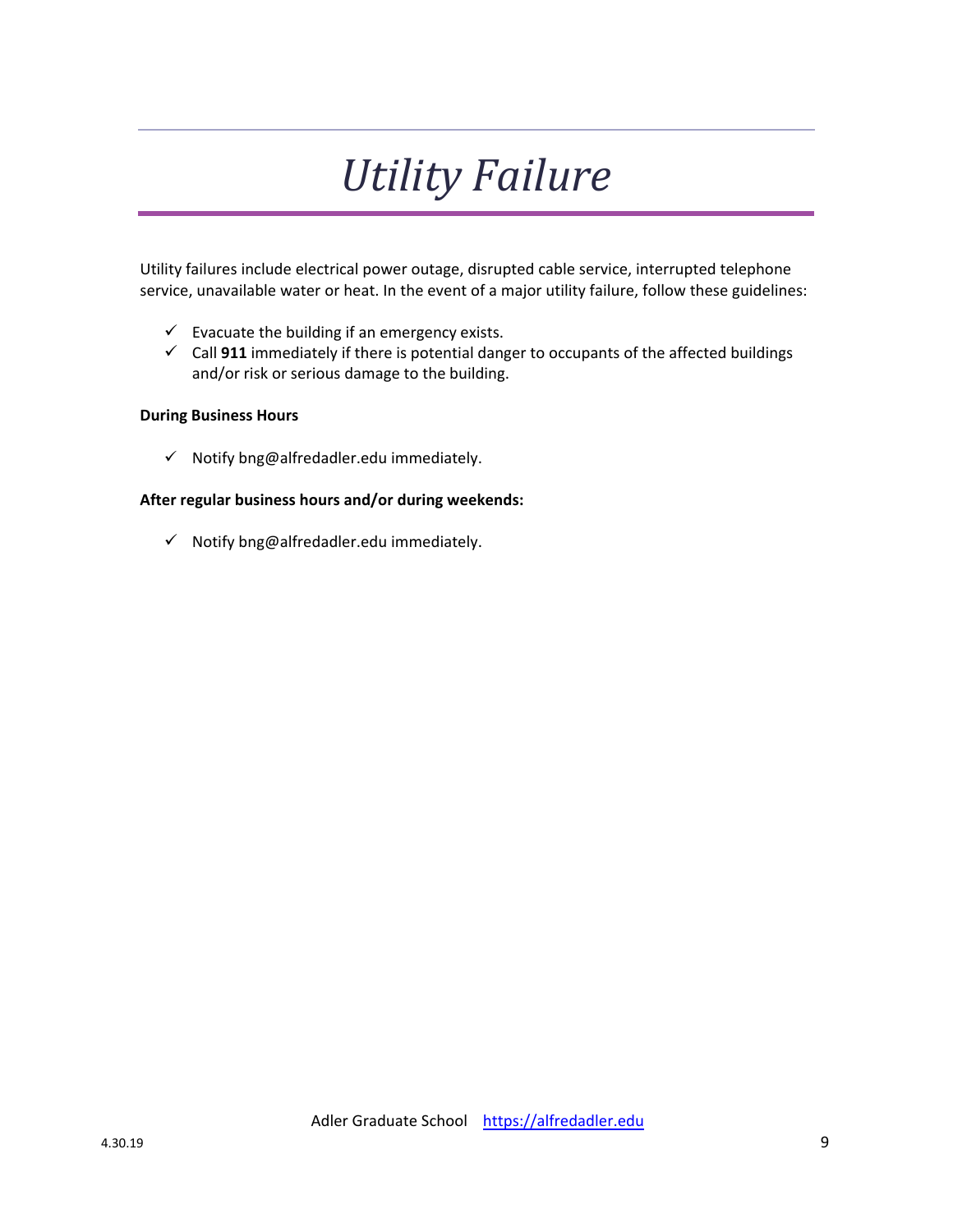# *Violent Behaviors and Active Shooters*

### **Weapon on Campus**

- Immediately call 911
- Wait for police/security to arrive.
- Do not confront the person with the weapon.
- No effort should be made to intervene.

### **Active Shooter**

- Run: If safe to do so, get away from the threat. Move quickly and get as far away as you can.
- Hide: If you cannot run from the threat, hide, preferably in a locked or barricaded space. Silence phones and turn off lights. Prepare to fight.
- Fight: If you are being attacked, or are about to be attacked, fight back with all of your energy. Attack with improvised weapons or throw objects. Keep moving.
- Call 911 if safe to do so.

### **Hostage Witness**

- 1. If hostage‐taker is unaware of your presence, do not intervene.
- 2. Call 911.
- 3. Stay on the phone with police ifrequested and safe to do so.
- 4. Do not enter the hostage scene and advise others not to enter the area.
- 5. Follow police directions upon arrival atthe scene.

# **Hostage ‐ If You Are Taken Hostage**

- Follow the instructions of the hostage taker.
- Do not panic. Calm others if they are present.
- Be respectful to the hostage taker.
- Ask permission to speak and do not argue.

It is imperative that all faculty, staff, and students be proactive in the prevention of potentially violent situations. Members of the College community are encouraged to report all incidents of threats, physical assaults, violent encounters, etc., to the Local Police Department and or call 911

### **Shelter in Place**

In the event of an active shooter or violent incident College officials may notify the campus community to shelter in place. This means to seek immediate refuge and remain there during an emergency.

- Remain sheltered until you are advised it is safe to leave by emergency personnel.
- If safe to do so, go to www.alfredadler.edufor the latest information.
- Turn off lights and silence phones.
- Block entry to your hiding place and if possible, lock the door.
- Hide.
- Call 911

Lock downs cannot be implemented on campus. Our facilities and their use by large variety of students, staff and visitors do not make lock‐down procedure practical. In situations where a high school may call for a lock‐down procedure, our campus may call for shelter in place.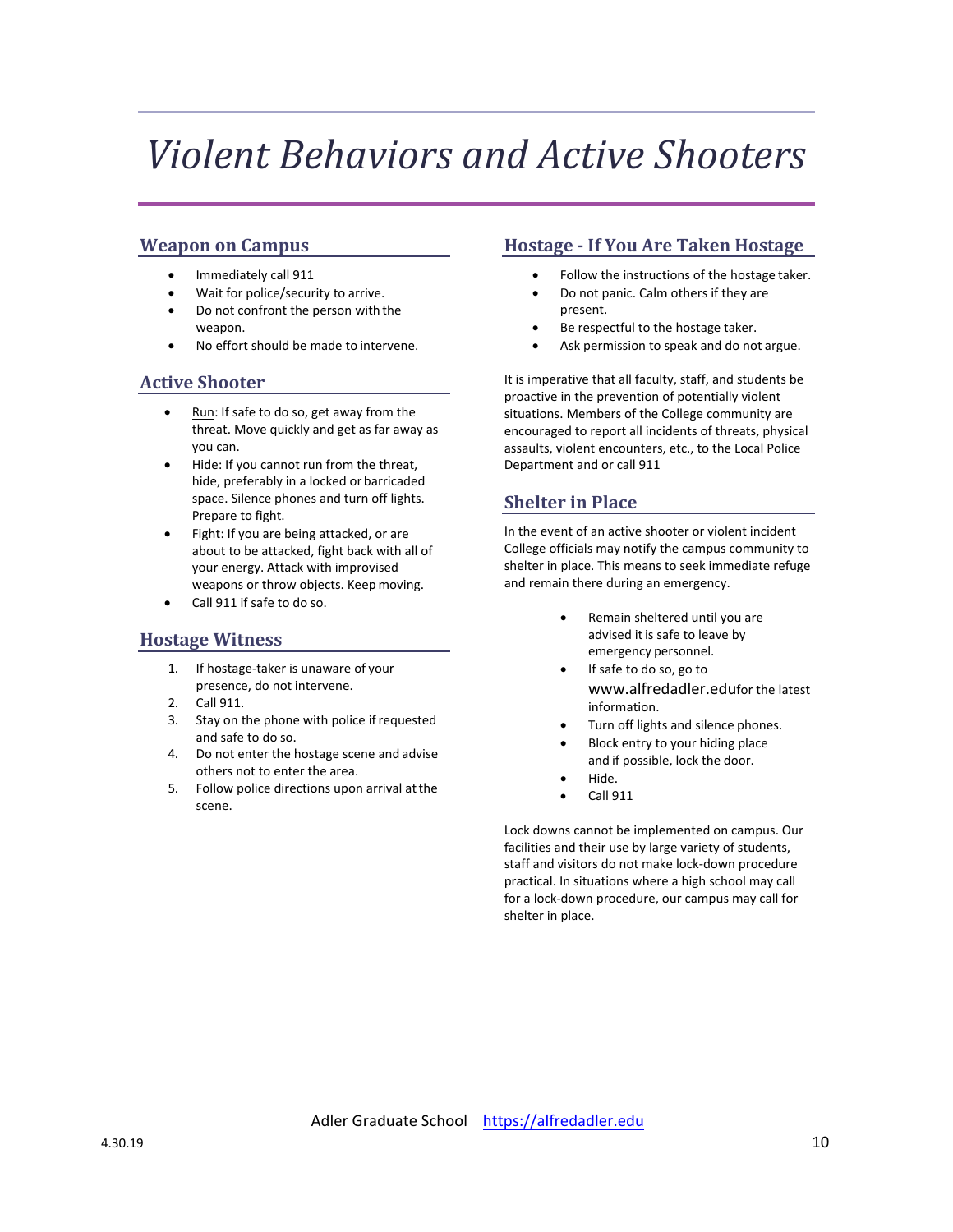# *Severe Weather*

Go to the lowest level of the building away from windows, follow route posted in hallways. In the event of potentially severe weather, it is recommended if possible follow weather updates on a smart phone.

### **Severe Weather Announcements**

- Public warning signal (radio, TV; there will be no siren unless there is danger of tornado).
- Tune in weather application on smart phone or to local commercial broadcast station:

| <b>Severe Thunderstorm</b><br>Watch          | Tells you when and where severe thunderstorms are likely to<br>occur. Watch the sky and stay tuned to NOAA Weather Radio,<br>commercial radio, or television for information.   |
|----------------------------------------------|---------------------------------------------------------------------------------------------------------------------------------------------------------------------------------|
| <b>Severe Thunderstorm</b><br><b>Warning</b> | Issued when severe weather has been reported by spotters or<br>indicated by radar. Warnings indicate imminent danger to life<br>and property to those in the path of the storm. |
| <b>Tornado</b><br>Watch                      | Tornadoes are possible. Remain alert for approaching storms.<br>Watch the sky and stay tuned to NOAA Weather Radio,<br>commercial radio, or television for information.         |
| <b>Tornado</b><br><b>Warning</b>             | A tornado has been sighted or indicated by weather radar. Take<br>shelter immediately.                                                                                          |

#### **Severe Weather Information**

- Tornado warning signal (3‐5 minutes steady blast on Civil Defense Siren), also alert will be disseminated to College Security from National Severe Weather System.
	- o *Periodically the City of Minnetonka and Hennepin County will test the Tornado Sirens.*
- Tornado warning announcement, if possible, will be broadcast on the campus phone intercom system.
- All persons should proceed to pre-designated tornado shelter areas. If possible, track weather on a weather application on your smart phone.
- Evacuate to the shelter areas don't be sightseers!
- Lock your areas when evacuating to prevent thefts. Take your personal valuables.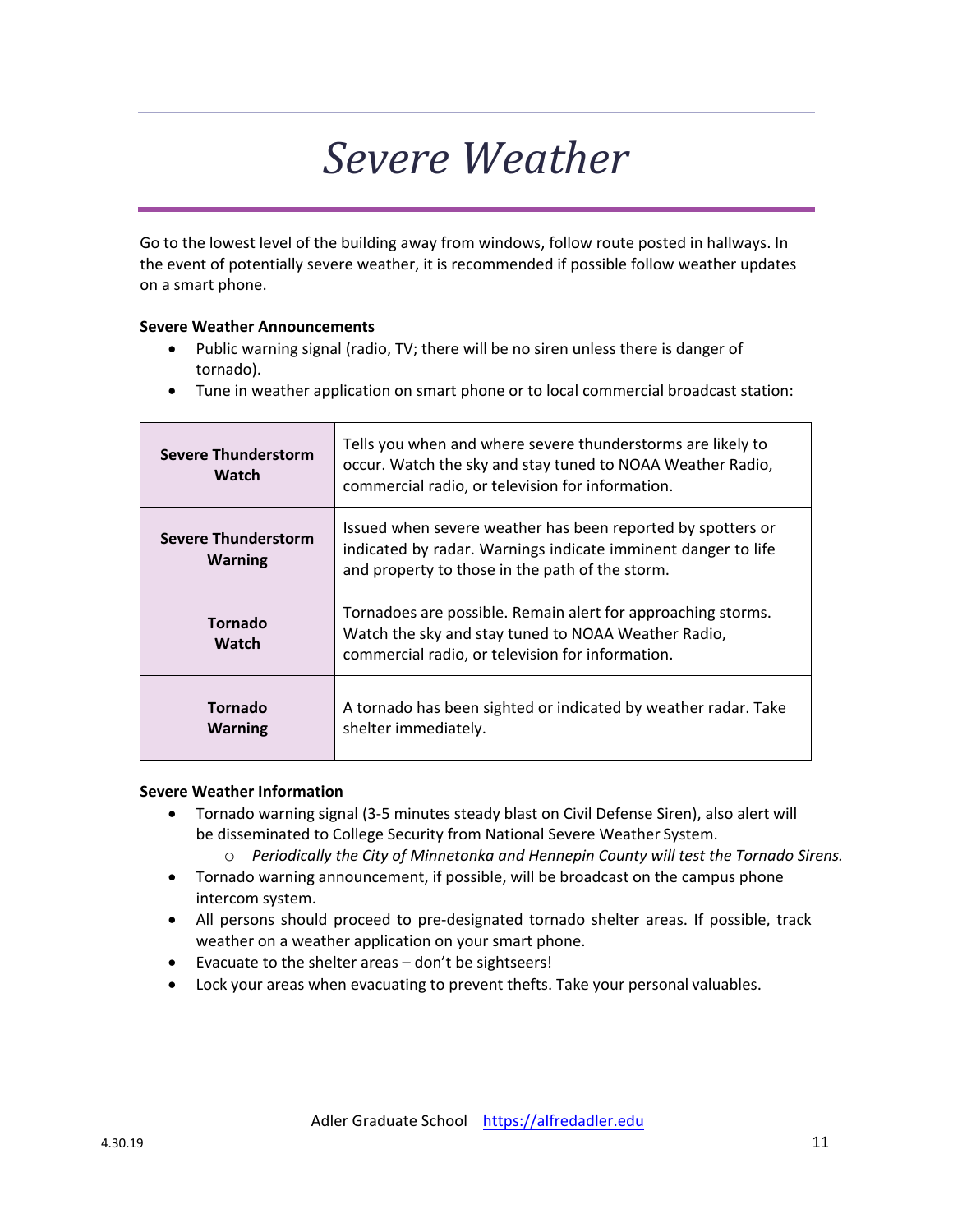# *Weather Closings*

#### **Class cancellations**

Cancellation of classes means only that classes are not in session — the campus remains open. Morning announcements will typically be made by 6:00 a.m. and afternoon/evening announcements will typically be made by 2:00 p.m.

#### **Campus closure**

In extreme emergency conditions, the campus may be closed, and all functions ceased with the exception of those functions considered essential to the well‐being of students and those functions deemed essential to the protection of life and property.

Employees, with the exception of weather or other emergency essential employees, are excused from work with pay unless the work can be done remotely.

Notification of campus closure will be placed on the Adler Graduate School College Website and email notices sent to students and staff. Announcements will be provided for broadcast to local and regional media — as listed under "Class cancellations".

Each supervisor will develop procedures to inform their employees with hearing impairments of campus closure.

Morning announcements will typically be made by 6:00 a.m. and afternoon/evening announcements will typically be made by 2:00 p.m.

#### **Road Conditions Hotline**

The Department of Transportation "511" telephone service and website exists to inform travelers of weather‐related road closures as well as up‐to‐the‐minute metro‐area traffic reports. (For employees traveling out of state, the "511" traffic information system exists in many other states, as well as in most of the nation's metropolitan areas.)

To use the "511" road and traffic information service by telephone, simply dial 5‐1‐1 and say the name of a city or say "menu" and select from the options. The options allow you to choose route reports for traffic on specific highways, get regional or transit reports, get weather reports, or leave a comment.

To get up‐to‐the‐minute metro‐area traffic reports and statewide road conditions on the Internet, visit http://www.511mn.org. The site also provides more details about using the "511" road and traffic telephone service.

The Department of Transportation urges drivers to avoid using a cell phone while driving.